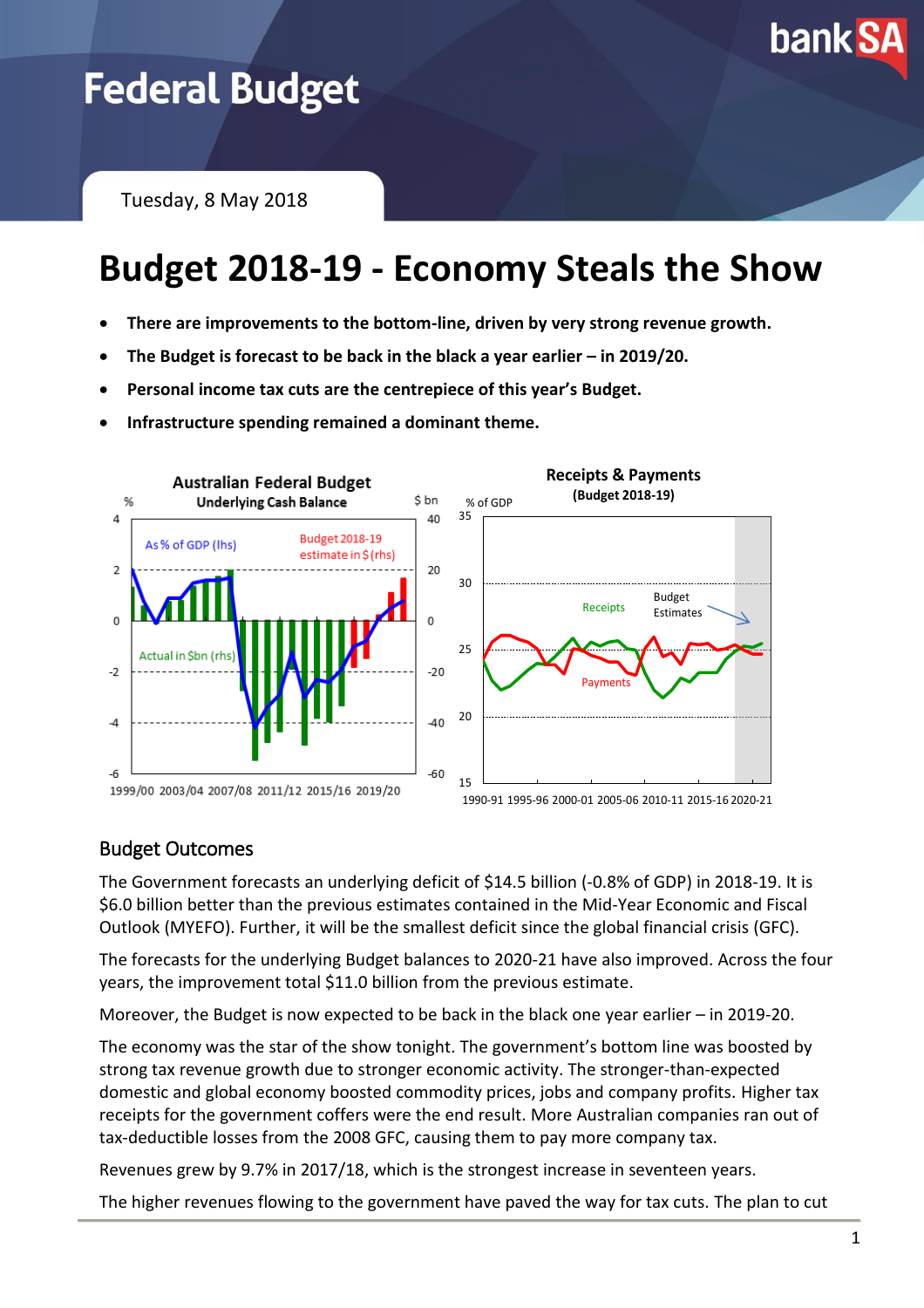personal income tax cuts was the centrepiece in this year's budget.

The tax cuts are about helping to protect against bracket creep and also are likely to have voters top of mind with a Federal election due by 19 May 2019.

The tax cuts should help consumer confidence and spending. But the reform happens over quite a long time of seven years; we could see three elections in this time.

As the tax cuts will be phased in over a period of time, the cost in the earlier years is limited, helping ensure the Budget returns to surplus in 2019-20.

The government has prioritised income tax cuts over larger surpluses over the medium term, shelving a prior Coalition government commitment to deliver surpluses equivalent to 1% of GDP.

The tax cuts also help to ensure that taxes do not rise above the "self-imposed" cap of 23.9% of GDP.

Infrastructure remained an ongoing big part of the Budget. Spending on infrastructure is a pillar of support for the economy, helping both households and businesses by supporting economic activity and jobs growth.

Net debt is estimated to rise from 18.3% of GDP in 2016-17 to a peak of 18.6% of GDP in 2017-18.

#### Credit Rating

Australia is in an elite club of nations with a sovereign credit rating of AAA. This rating has been in danger ever since S&P attached a negative outlook to Australia in July 2016, suggesting a downgrade remains a possibility.

Tonight's Budget should give ratings agencies a degree of comfort, ensuring no change to the ratings. It should be noted that in mid 2017, S&P added the Sydney and Melbourne housing markets to its list of concerns.

#### Economic Forecasts in the Budget

In 2017-18, the Australian economy has performed better than anticipating, underpinning the better Budget position.

Whether the Budget projections will be achieved over the forecast periods depend critically on the key economic assumptions.

The largest single tax is on wage and salary earners and the wages assumptions stand out as the most optimistic economic assumption underlying the budget projections. We believe there is a risk wages could fall short of Treasury's forecasts.

Wages growth has been subdued, despite strong jobs growth. The latest data showed the wage price index grew near a record low pace of 2.1% in the December quarter.

The government is projecting a lift in wages growth to 2.25% in 2017-18, which could be within reach. But then Treasury expects wages growth to rise by 2.75% in 2018-19 and 3.25% in 2019-20 and 3.50% in 2020-21. The wage forecasts from 2018-19 may not come to fruition.

The other key economic forecasts in the Budget appear reasonable. However, some forecasts are subject to considerable volatility, especially commodity prices. It means there is some uncertainty attached to the forecasts for the terms of trade and nominal GDP outlook.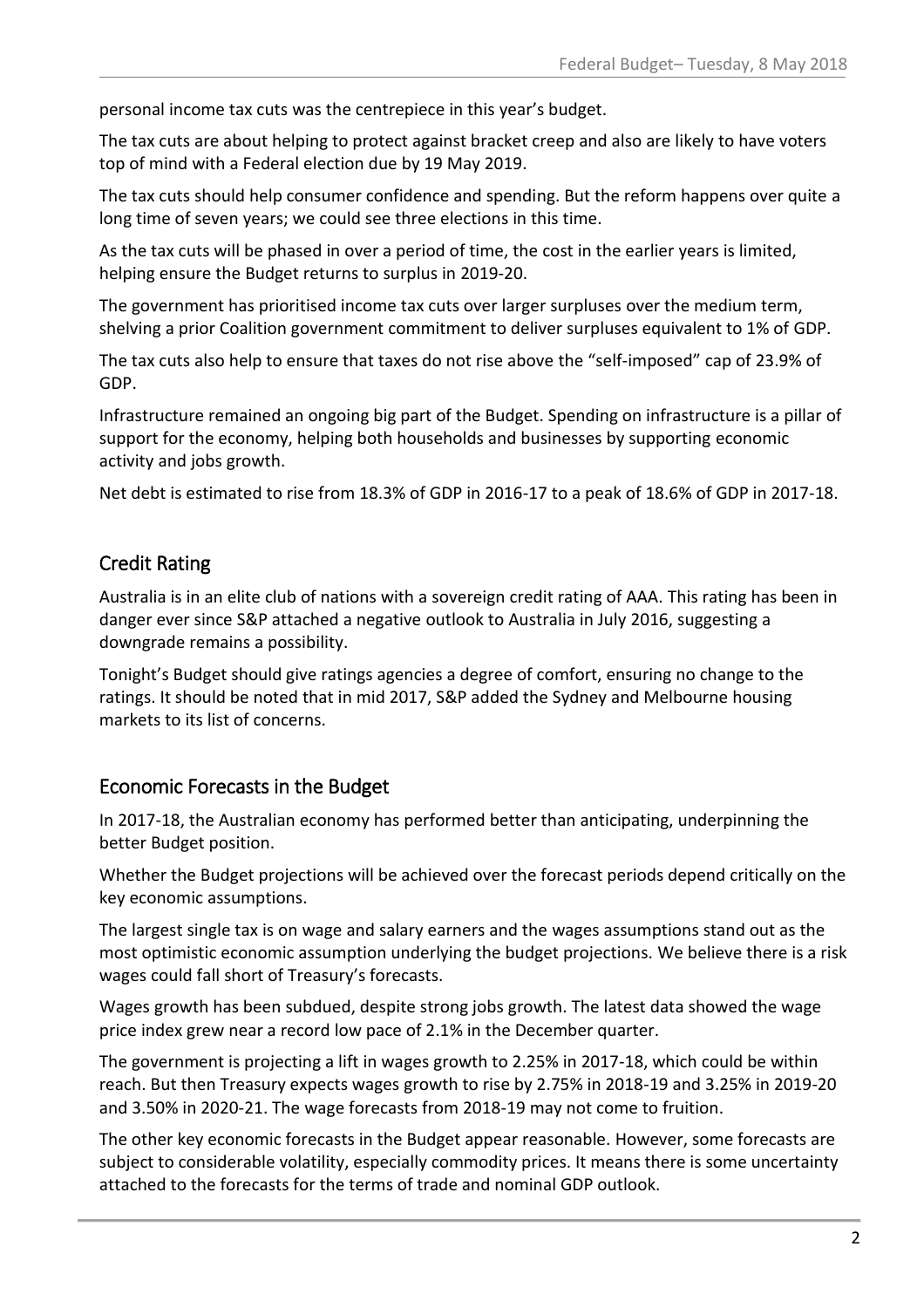|                                    | Actual  |         | <b>Estimates</b> |         | Projections |             |              |
|------------------------------------|---------|---------|------------------|---------|-------------|-------------|--------------|
|                                    | 2016-17 |         | 2017-18 2018-19  | 2019-20 | 2020-21     | $2021 - 22$ | Total<br>(a) |
| Underlying cash balance<br>(5b)(b) | $-33.2$ | $-18.2$ | $-14.5$          | 2.2     | 11.0        | 16.6        | 15.3         |
| Per cent of GDP                    | $-1.9.$ | $-1.0$  | $-0.8$           | 0.1     | 0.5         | 0.8         |              |
| Net operating balance (\$b) -32.1  |         | $-12.6$ | $-2.4$           | 8.6     | 19.6        | 27.4        | 53.2         |
| Per cent of GDP                    | $-1.8$  | $-0.7$  | $-0.1$           | 0.4     | 0.9         | 1.3         |              |

(a) Total is equal to the sum of amounts from 2018-19 to 2021-22.

(b) Excludes expected net Future Fund earnings before 2020-21.

|                      | Outcomes |                | Forecasts      |                | Projections    |                |
|----------------------|----------|----------------|----------------|----------------|----------------|----------------|
|                      | 2016-17  | 2017-18        | 2018-19        | 2019-20        | 2020-21        | 2021-22        |
| Real GDP             | 2.1      | かいこくせい<br>23/4 | $\overline{3}$ | $\overline{3}$ | $\overline{3}$ | $\overline{3}$ |
| Employment           | 1.9      | 23/4           | 11/2           | 11/2           | 11/4           | 11/4           |
| Unemployment rate    | 5.6      | 51/2           | 51/4           | 51/4           | 51/4           | 5              |
| Consumer price index | 1.9      | 2              | 21/4           | 21/2           | 21/2           | 21/2           |
| Wage price index     | 1.9      | 2.1/4          | 23/4           | 31/4           | 31/2           | 31/2           |
| Nominal GDP          | 5.9      | 41/4           | 33/4           | 43/4           | 41/2           | 41/2           |

(c) Year average growth unless otherwise stated. From 2016-17 to 2019-20, employment and the wage price index are through-the-year growth to the June quarter. The unemployment rate is the rate for the June quarter. The consumer price index is through-the-year growth to the June quarter.

#### What Does the Budget Mean for Households?

Consumers received tax cuts and the plan to lift the Medicare levy was scrapped, delivering what should be a boost to consumer confidence and household budgets.

#### Personal Income Tax Cuts

There is a planned shake up of the personal income tax system. These tax cuts will help address bracket creep. Bracket creep is where inflation pushes people into higher tax brackets.

Tax cuts will be phased in over a period of time, limiting the cost in the earlier years. Over the forward estimates period of 2018-19 to 2021-22, the Personal Income Tax Plan will reduce tax receipts by \$13.4 billion. Media reports indicate Treasurer Morrison confirmed that the personal income tax cuts would cost \$140 billion over ten years.

The tax cuts are not "mammoth" over the Budget forward estimates period, but beyond this period the size of the tax cuts jumps sharply.

Personal income tax cuts will be targeted at low and middle-income Australians from 1 July 2018.

A new tax offset will provide up to \$200 for those on incomes of up to \$37,000 rising to \$530 for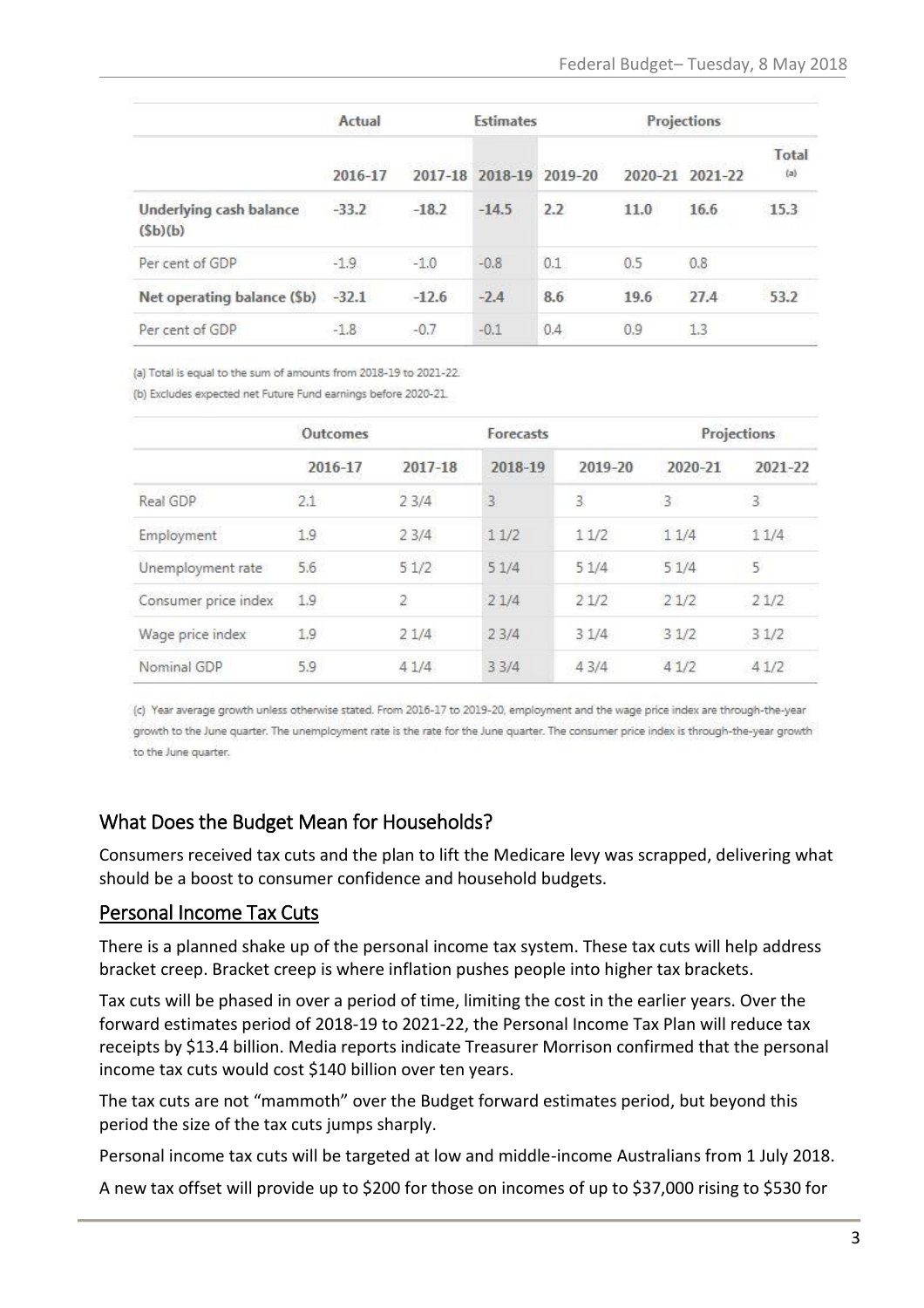those on incomes of between \$48,000 and \$90,000 for 2018-19 to 2021-22. The tax relief will taper down for those on incomes of between \$90,000 and \$125,000. This new tax offset is in addition to the existing Low Income Tax Offset (LITO), which will increase from \$445 to \$645 from July 1 2022.

Income tax cuts will be delivered by raising the threshold for two of the tax brackets.

The upper threshold for the 32.5% tax bracket will increase from \$87,000 to \$90,000, from 1 July, 2018. The upper threshold for the 32.5% tax bracket will then rise from \$90,000 to \$120,000 from 1 July, 2022. At the same time the upper threshold for the 19% bracket will increase from \$37,000 to \$41,000.

From 1 July 2024, the number of income tax brackets will be reduced from five to four, in a move that benefits higher-income earners. The upper threshold for the 32.5% bracket will be increased, from \$120,000 (and currently \$87,000) to \$200,000, removing the current 37% bracket. The same marginal tax rate will then apply to incomes of between \$41,001 and \$200,000. The top marginal tax rate for incomes over \$200,000 will remain at 45%.

| le 3: New personal tax rates and thresholds 2018-19, 2022-23 and 2024-25 |                                                       |                                                             |                                                             |                                                             |  |  |
|--------------------------------------------------------------------------|-------------------------------------------------------|-------------------------------------------------------------|-------------------------------------------------------------|-------------------------------------------------------------|--|--|
| Rate (%)                                                                 | <b>Current tax</b><br>thresholds<br>Income range (\$) | New tax thresholds<br>From 1 July 2018<br>Income range (\$) | New tax thresholds<br>From 1 July 2022<br>Income range (\$) | New tax thresholds<br>From 1 July 2024<br>Income range (\$) |  |  |
| Tax free                                                                 | $0 - 18.200$                                          | $0 - 18.200$                                                | $0 - 18,200$                                                | $0 - 18,200$                                                |  |  |
| 19                                                                       | 18,201 - 37,000                                       | 18,201 - 37,000                                             | 18,201 - 41,000                                             | 18,201 - 41,000                                             |  |  |
| 32.5                                                                     | 37,001 - 87,000                                       | 37,001 - 90,000                                             | 41,001 - 120,000                                            | 41,001 - 200,000                                            |  |  |
| -37                                                                      | 87,001 - 180,000                                      | 90,001 - 180,000                                            | 120,001 - 180,000                                           |                                                             |  |  |
| 45                                                                       | >180.000                                              | >180.000                                                    | >180,000                                                    | >200.000                                                    |  |  |
| Low and middle<br>income tax offset                                      |                                                       | Up to 530                                                   |                                                             |                                                             |  |  |
| LITO                                                                     | Up to $445$                                           | Up to 445                                                   | Up to $645$                                                 | Up to $645$                                                 |  |  |

This tax reform remains piecemeal. The personal income tax cuts ideally need to be complemented by a broader and comprehensive structural reform of taxation that makes our tax base more stable and does not penalise growth, investment or incentives. This is now an undertaking for another day.

### For Older Australians

The Budget introduces a one-year work test exemption which will allow recent retirees to make voluntary contributions to superannuation for a year after they finish working. This initiative is for people aged 65-74 years with superannuation balances below \$300,000.

The Pension Work Bonus Program will increase and expand. This allows seniors to earn an additional \$300 per fortnight without it affecting their pension. It will also be extended to include the self-employed.

The Pensions Loans Scheme will expand to allow all retirees of Age Pension age, not just part-rate pensioners, to borrow against the value of their own home.

### For Younger Australians

The Budget includes modest changes to superannuation rules to assist young people. This involves capping passive fees, banning exit fees and the Australian Taxation Office actively tracking inactive (lost) superannuation accounts.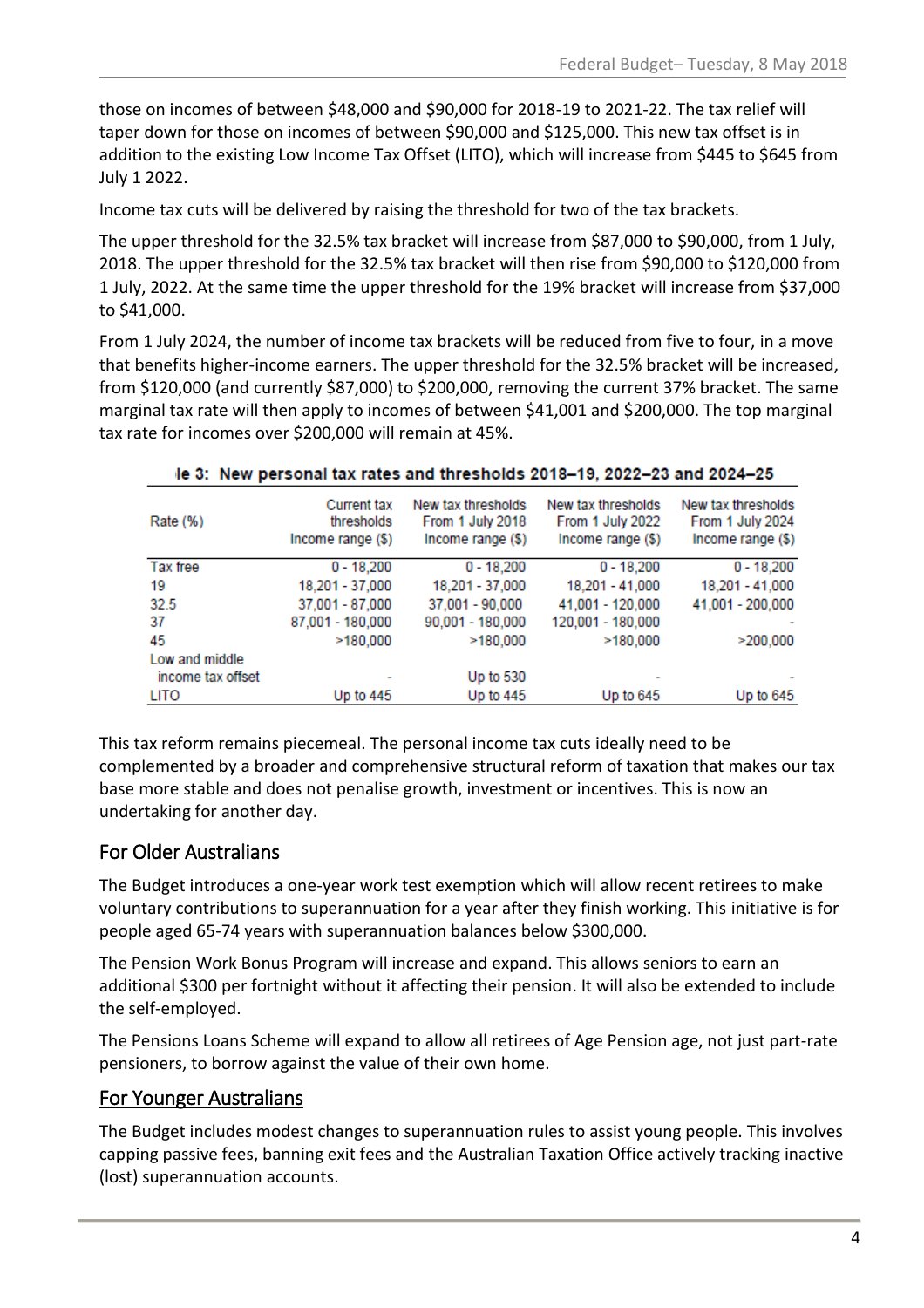#### Medicare Levy

The previously announced planned increase in the Medicare levy (due to start in July 2019) was scrapped. The levy was due to rise 0.5 percentage points to 2.5% in July 2019 to help fund the National Disability Insurance Scheme (NDIS). The scrapping of this plan will cost \$12.8 billion over 2018-19 to 2021-22.

The government is now able to fund the NDIS without the levy. Treasurer Scott Morrison has confirmed the extra 0.5% increase from next year is no longer needed thanks to better than expected revenue, despite it being a key measure of the 2017 Federal Budget.

#### What Does the Budget Mean for Businesses?

Businesses were not the biggest winners out of this year's Budget, but there were some key measures.

Small businesses with turnover less than \$10 million will get an extension of the immediate tax deduction for assets costing up to \$20,000 to 2018-19. The tax incentive was due to end 30 June, 2018.

Over the last few years, the Turnbull Government has persisted with pushing through a corporate tax cut to 25% for all companies, but this has continued to face opposition in the Senate. The Government indicated that it remains committed to fully implement this plan.

So far, passed legislation involves a tax cut for firms with a turnover of up to \$50 million; these firms will see the tax rate fall from 30% to 25% by the 2026-27 financial year.

The government is still keen to give tax cuts to large companies. The government delayed putting the remainder of the legislation to the vote in the Senate just before Easter when it became clear it didn't have sufficient numbers from the crossbench to pass it.

Among other initiatives, spending on infrastructure projects will be beneficial for businesses. The public spending on infrastructure is spilling over to private investment.

### Other Key Budget Initiatives

#### Infrastructure:

Recent Budget outcomes have placed a heavy emphasis on infrastructure given the positive impact on productivity, jobs and boost to spending. This year's Budget is no exception. New spending of \$24.5 billion is being allocated for transportation projects. These projects are off balance sheet, but will impact debt levels.

New spending on infrastructure includes:

- \$1.5 billion in **New South Wales**, including:
	- o \$971 million for the Pacific Highway Coffs Harbour Bypass
	- o \$400 million for the Port Botany Rail Line Duplication
- $\bullet$  \$7.8 billion for **Victoria**, including: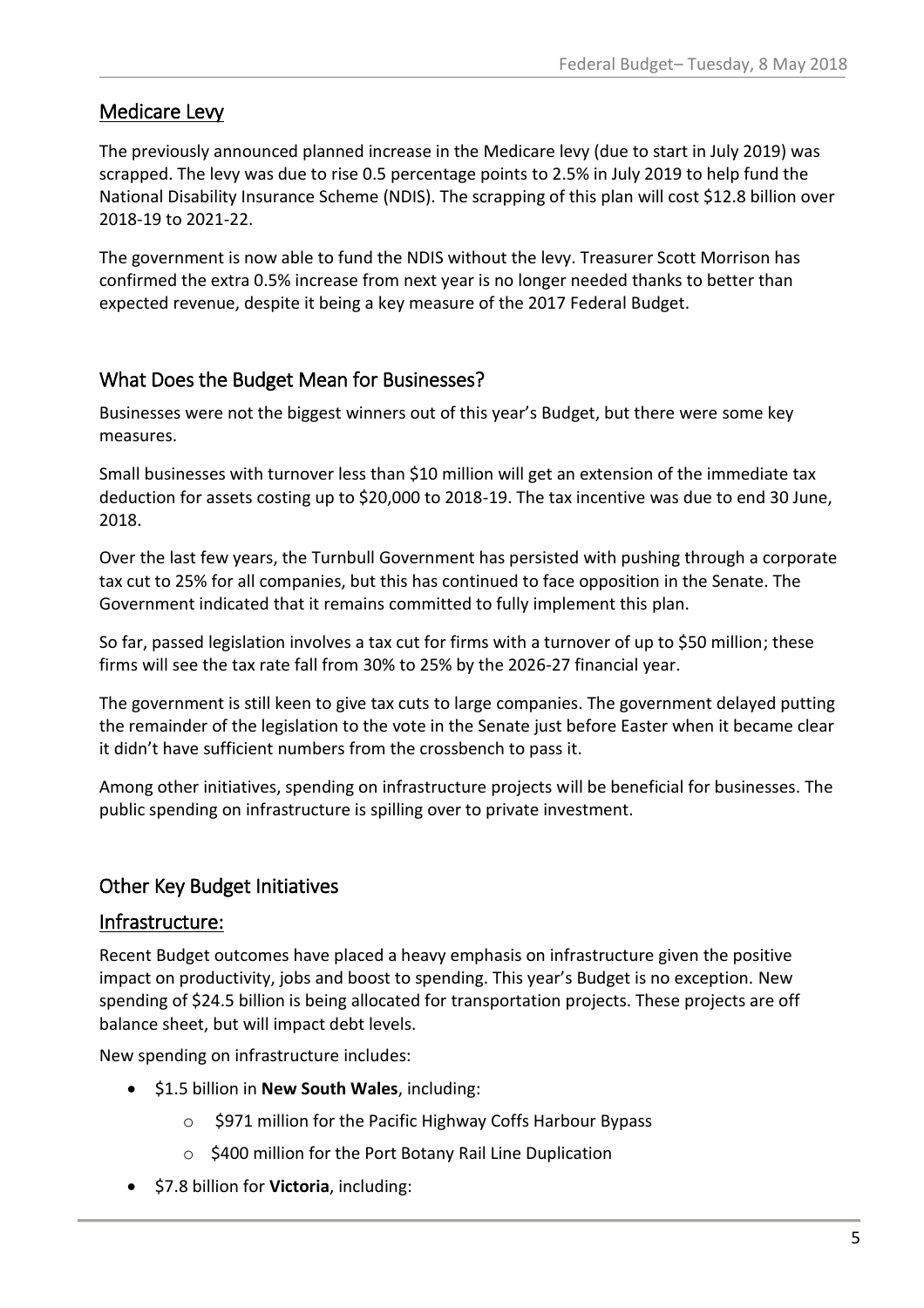- o \$5 billion has been allocated for the Melbourne-Airport Rail Link. This project will still require funding from the Victorian State Government.
- o \$1.8 billion for the North East Link
- o \$475 million for Monash Rail
- \$5.2 billion for **Queensland** including:
	- $\circ$  \$3.3 billion for the Bruce Highway
	- o \$1 billion for the M1 Pacific Motorway
- \$1.8 billion in **South Australia** including \$1.4 billion for North-South Road Corridor projects
- \$2.6 billion in **Western Australia**
- $\bullet$  \$461 million in **Tasmania**
- \$100 million for the Monaro Highway upgrade in the **Australian Capital Territory**
- \$280 million in the **Northern Territory**

Infrastructure spending also includes a \$1 billion Urban Congestion Fund to tackle urban congestion in cities.

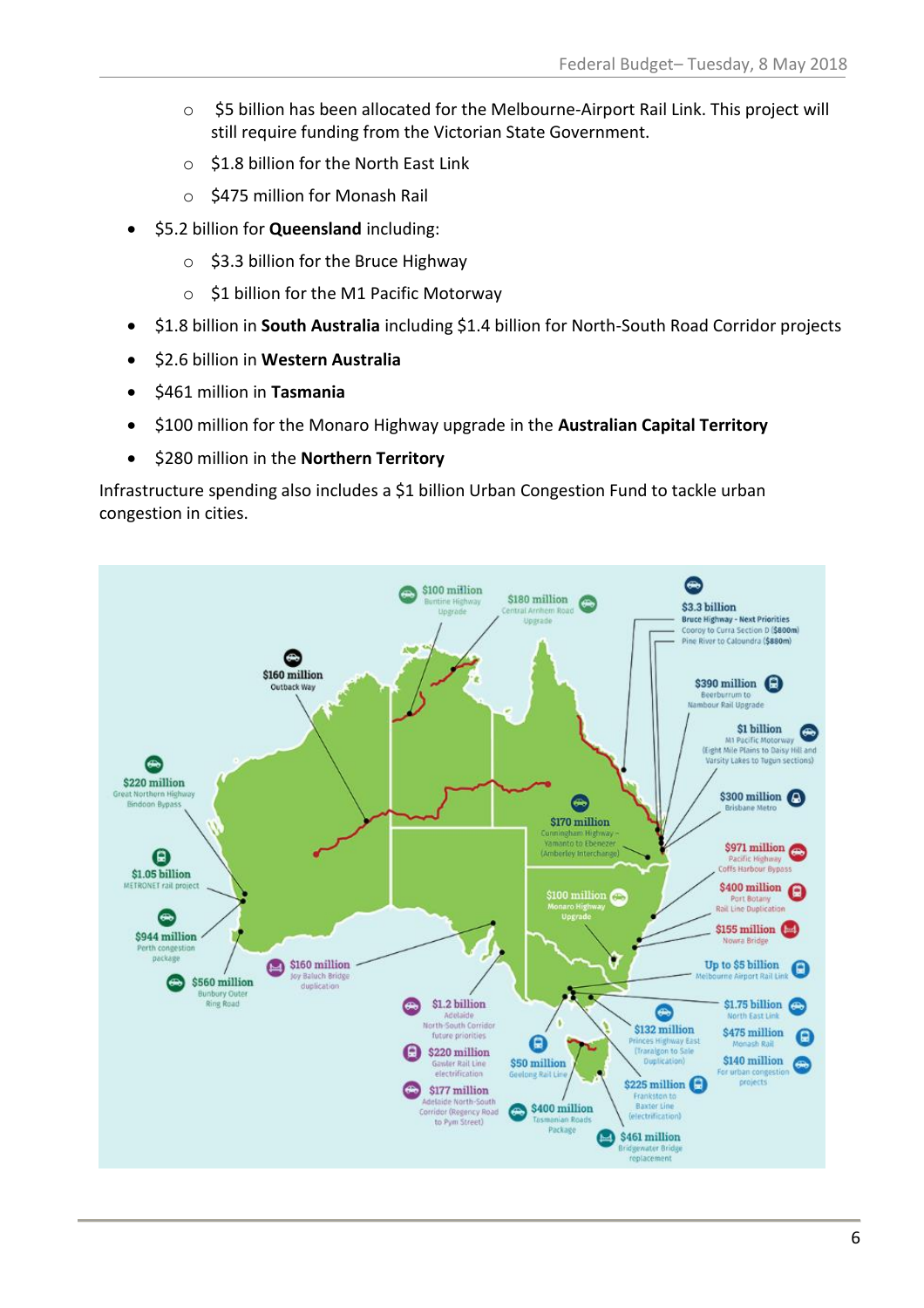### Health:

The Budget measures include funding worth \$1.4 billion over five years from 2017-18 for new and amended listings on the Pharmaceutical Benefits Scheme (PBS). This includes medicines for spinal muscular atrophy, breast cancer, refractory multiple myeloma, relapsing-remitting multiple sclerosis and the prevention of HIV.

The government is introducing free whopping cough immunisations for pregnant mothers from 1 July 2018. Furthermore, there will be a new national public education campaign about vaccination.

There will be additional funding for mental health helpline Lifeline of \$33.8 million. This funding will help Lifeline reach more people.

Funding for the Royal Flying Doctor Service will increase to improve delivery and availability of health services in rural and remote areas.

#### Environment:

The Budget will boost spending on the environment with a \$0.5 billion package to help protect the Great Barrier Reef. Most of this funding will be delivered this financial year.

#### Defence:

A Defence Export Strategy aimed at making Australia a major exporter of defence equipment to support jobs across the Defence industry supply chain. There will be \$20 million each year to support defence exports.

#### Aged Care:

The Budget is delivering an extra 14,000 home-care package places for elderly people who wish to remain in their own home for longer. There are currently more than 104,000 elderly Australians on the waiting list for home-care places. The demographic profile of Australia means this waiting list is likely to get bigger over time without any policy changes. An extra 13,500 residential aged-care places and 775 short-term restorative places will also be provided.

#### Research & Development:

There were changes to the Research and Development Tax Incentive (R&DTI) to better target spending. For companies with turnover of \$20 million or more, the government is introducing a new R&D premium to align with the degree of R&D expenditure. A cap of \$4 million will also be imposed on cash refunds.

#### Science & Research:

The Budget announces investment in Australia's national research infrastructure facilities, which will total \$393.3 billion over five years.

There is also \$4.5 million allocated over four years to encourage more women into education and careers in science, technology, engineering and mathematics.

Another initiative is \$1.3 billion for a National Health & Medical Industry Growth Plan. It includes \$500 million over 10 years for the Genomics Health Futures Mission and an extra \$707.3 million for the Frontier Health & Medical Research program, expanded clinical trial programs and other medical research programs.